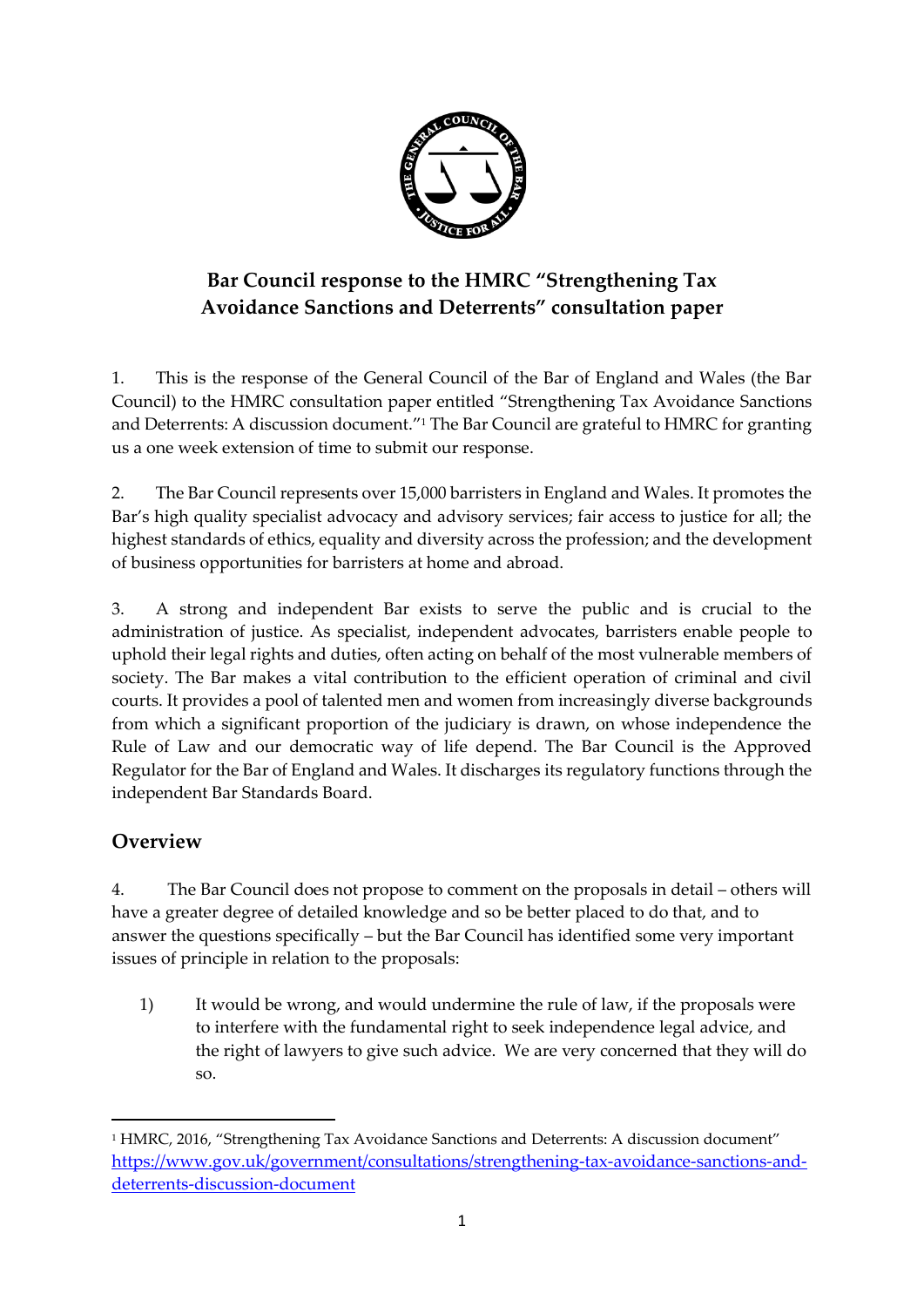- 2) It would be wrong for lawyers to be under threat of penalties being imposed by the state for giving lawful legal advice. This would be particularly oppressive, particularly in the case of a threat which depends on whether the lawyer reaches a particular opinion on the law or gives advice a particular way about the lawfulness of a set of circumstances. This, too, would undermine the rule of law. The proposals would appear to have this effect.
- 3) Such a situation would either be even more oppressive to barristers or would exacerbate the impact on the right to obtain lawful legal advice in the case of barristers. Barristers are unable to refuse to act on instructions which require them to act lawfully, by reason of the cab rank rule; but barristers are also unable to accept instructions giving rise to a conflict of interest between their own interests and those of their clients, or in relation to which they are unable to maintain their independence.
- 4) It would be wrong in principle for those who give honest, independent legal advice to be under a threat of civil penalties being imposed on them by reference to attitudes and decisions of their clients, the state (including HMRC) and/or the courts after the event. Again, this appears to be the effect of these proposals.
- 5) We note with approval that there appear to be no proposals to make inroads into legal professional privilege; but it must be recognised at the same time that legal professional privilege will present a significant barrier to professionals who might wish to defend themselves, as they will be unable to reveal any information given to them or advice given by them in confidence, without the consent of their clients.
- 6) The size of any potential penalty is wholly disproportionate in relation to any lawyers involved simply in giving independent legal advice or other legal services. Such lawyers will receive only their proper and reasonable fees for doing so, and will have no control over the manner in which, or the extent to which, their advice is relied upon. A civil penalty related to the amount of tax involved could be very many multiplies of that, and would be wholly disproportionate, unjust and unjustified.

### **Development of the above points**

5. We propose to expand on the first five of those issues below. The last needs no further elaboration.

6. If any proposals are to be pursued, then we urge HMRC to ensure that they avoid all of the problems we have identified. We suggest that any proposals should be more focussed, and be targeted only at those marketing, promulgating, or profiting by reference to the success of, ineffective tax avoidance arrangements, and not on those providing independent legal advice. We understand that the Revenue Bar Association, in particular,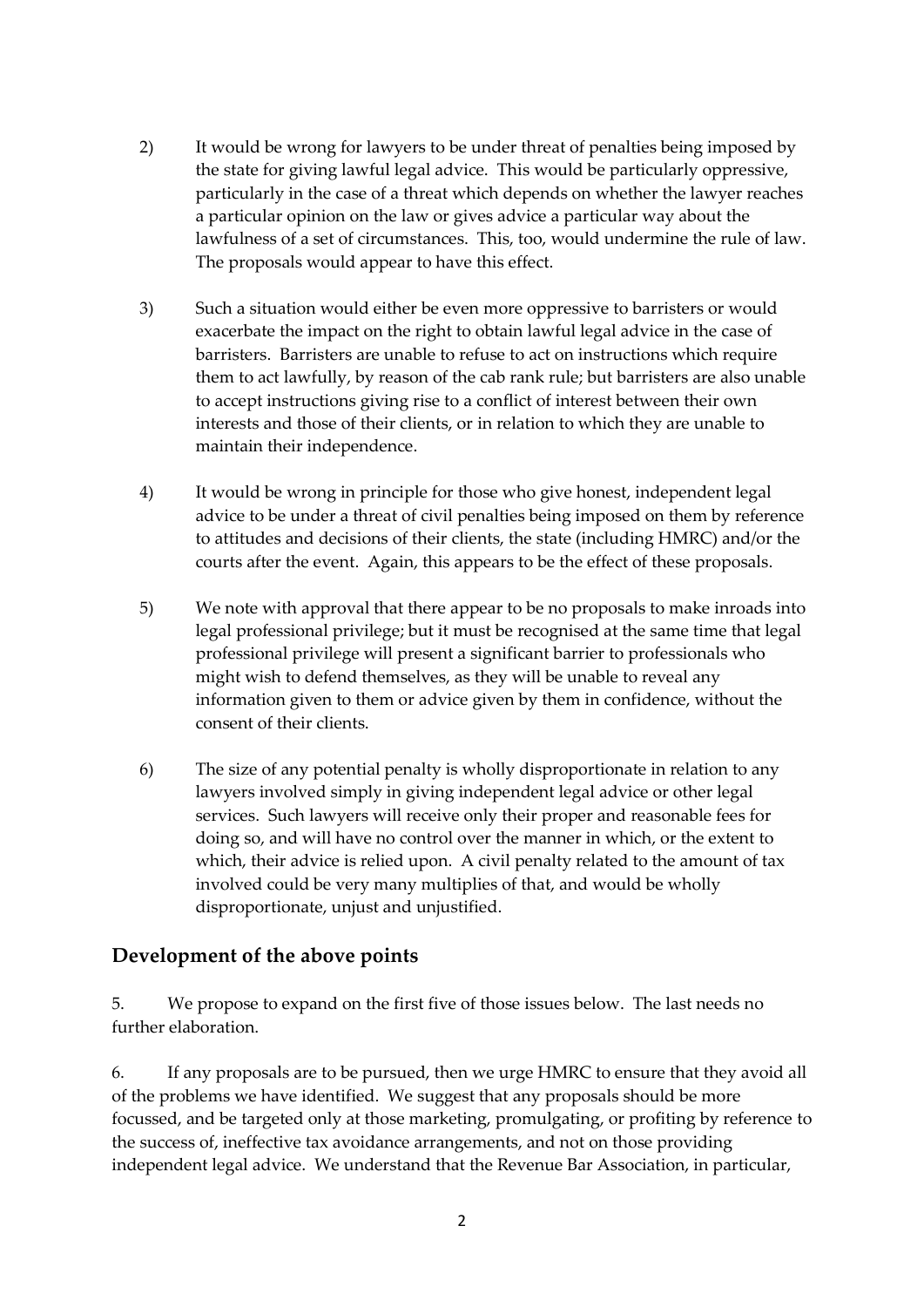have undertaken a detailed analysis of the proposals, and have made various suggestions as to how greater focus might be achieved. We would urge HMRC to give these serious consideration.

7. The effectiveness of any revised proposals would be reinforced (and the need for it reduced) if there were also a renewed focus on making the tax legislation clearer, more effective, and a lot less complicated. This would be expected to avoid, or much reduce, the scope for tax avoidance of 'abusive' types in the first place, as well as being beneficial to the United Kingdom and its citizens in many other ways.

### **1) Right to independent legal advice**

8. The right to seek independent legal advice is a fundamental right. It is a right which underpins the rule of law. Legal rights cannot effectively be identified or asserted without access to legal advice.

9. In addition, what is required is access to legal advice which is independent of outside influences and interests.

10. The legal profession provides such advice. Barristers are professionally obliged to act and advise independently, in the best interests of clients, and they do so.

11. This is a right from which the Government and HMRC benefit. Indeed, HMRC benefits from being able to seek advice from members of the Bar who give independent advice on tax law and its application both to HMRC and to taxpayers, as those barristers can bring to bear a wider perspective and a wider range of experience.

12. The right to seek independent legal advice is a right on which the proposals themselves, and other existing measures taken by HMRC, rely. For example, the proposals in Part 3 of the consultation paper depend on taxpayers being able to take independent legal advice, in order to avoid being careless: see, in particular, paragraph 3.23. Similarly, existing materials published by HMRC (such as the leaflet, 'Tempted by Tax Avoidance') positively encourage taxpayers to seek independent legal advice – which could be by way of a second opinion – on any tax avoidance schemes which have been marketed to them. Indeed, in that leaflet, HMRC recommends taking advice from an independent, reputable tax adviser.

13. HMRC rightly envisages that disinterested advice from lawyers may have a significant role in deterring taxpayers who might otherwise be minded to enter into arrangements of the sort which HMRC seeks to discourage, and in ensuring compliance with taxpayers' disclosure obligations.

14. It is essential to what HMRC seeks to achieve by this, that the available advice both is and is seen to be independent, expert advice, uninfluenced by the personal interests of the lawyer giving it. To take measures which put this at risk would be self-defeating.

### **Why this concern arises**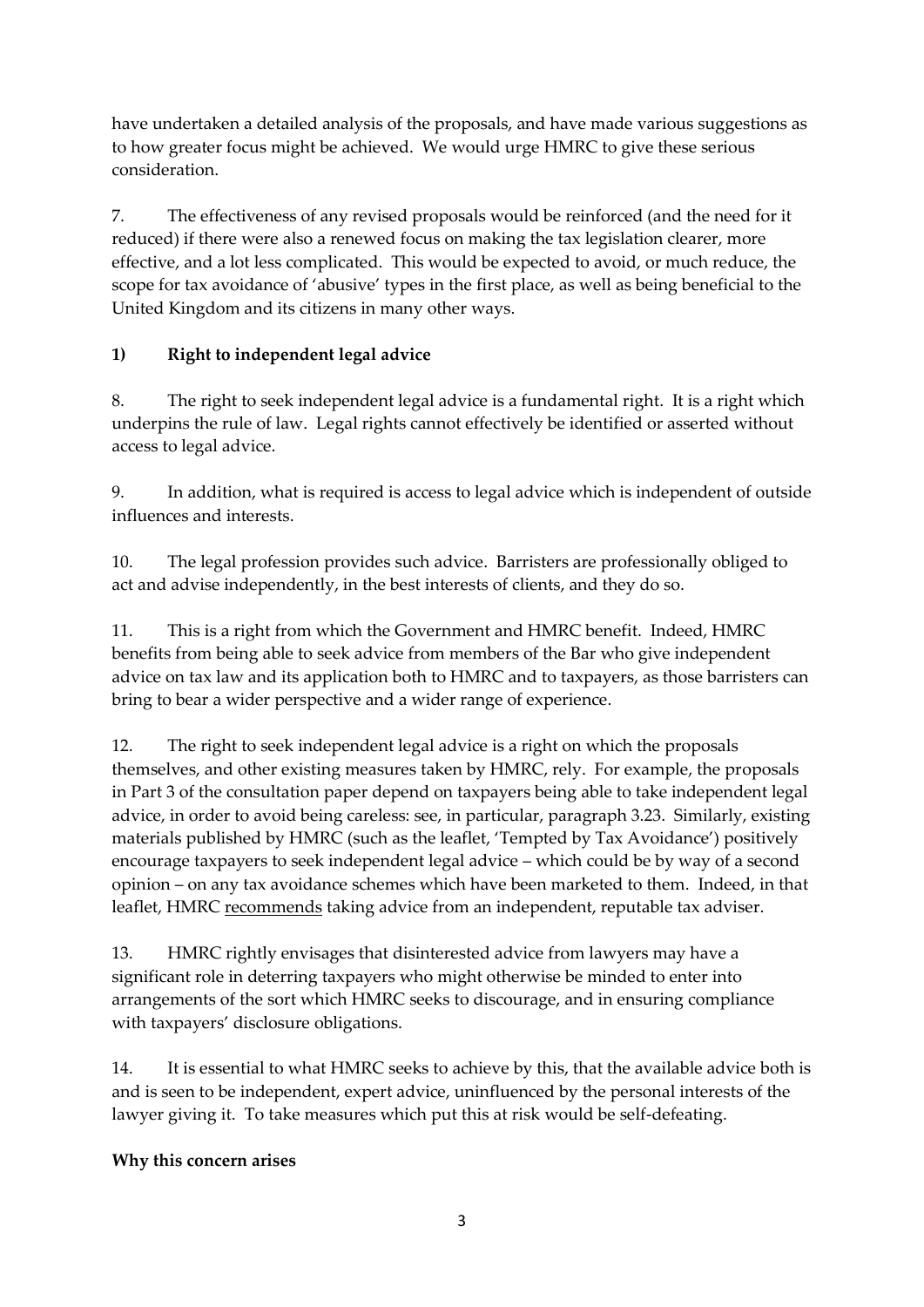15. It is not clear to us that the proposals recognise the right to seek legal advice sufficiently, or that they appreciate the difficulties which they may present to the continued availability of access to independent legal advice. In particular, our impression of the proposals is that, as currently envisaged, they are likely to present very real difficulties for barristers and other lawyers in giving independent legal advice. We accept that this can only be an impression, as the proposals appear still to be at an early stage in terms of their formulation, but even the possibility of such impacts is a significant concern.

16. Our concern arises primarily because it is far from clear that barristers providing legal advice are excluded from the proposals: on the contrary, the QC in case Study 2.2 seems to have been included by HMRC in the description of a relevant "player" who is said to have 'enabled' the 'scheme' in that case study by giving legal advice, and as being one of the targets of the proposed penalty according. If this is what HMRC intends, then we take strong issue with that description. There is nothing to suggest that the QC has done anything more than to provide lawful, independent legal advice, and apart from earning a fee for his work (as any barrister would for giving advice), the QC has not profited from the marketing or implementation of the 'scheme'. The reference in paragraph 2.12 of the consultation paper to planning and bespoke advice also seems likely to catch all forms of legal advice.

17. Indeed, the breadth of the proposals would appear to catch any member of the Bar (or other legal adviser) who gives advice in any situation in which the structure of an intended arrangement may have tax consequences. This could be relatively simple. The following are just some examples of what this might involve:

- 1) advising on the structure of a possible settlement of litigation or a dispute;
- 2) advising on the settlement of the financial aspects of a divorce;
- 3) advising on how best to use the proceeds of a substantial sum paid as compensation for serious personal injury or medical negligence;
- 4) advising company directors or shareholders about a transaction affecting the structure of a company, about the lawful use or distribution of profits, about the sale of the company or its business, or about a company's business dealings with others;
- 5) advising an employer or employee on the settlement of an employment law claim;
- 6) advising a landowner on a land transaction who identifies a potential but apparently avoidable tax trap; or
- 7) advising trustees on their legal and equitable duties in relation to trust funds and the distribution of trust assets.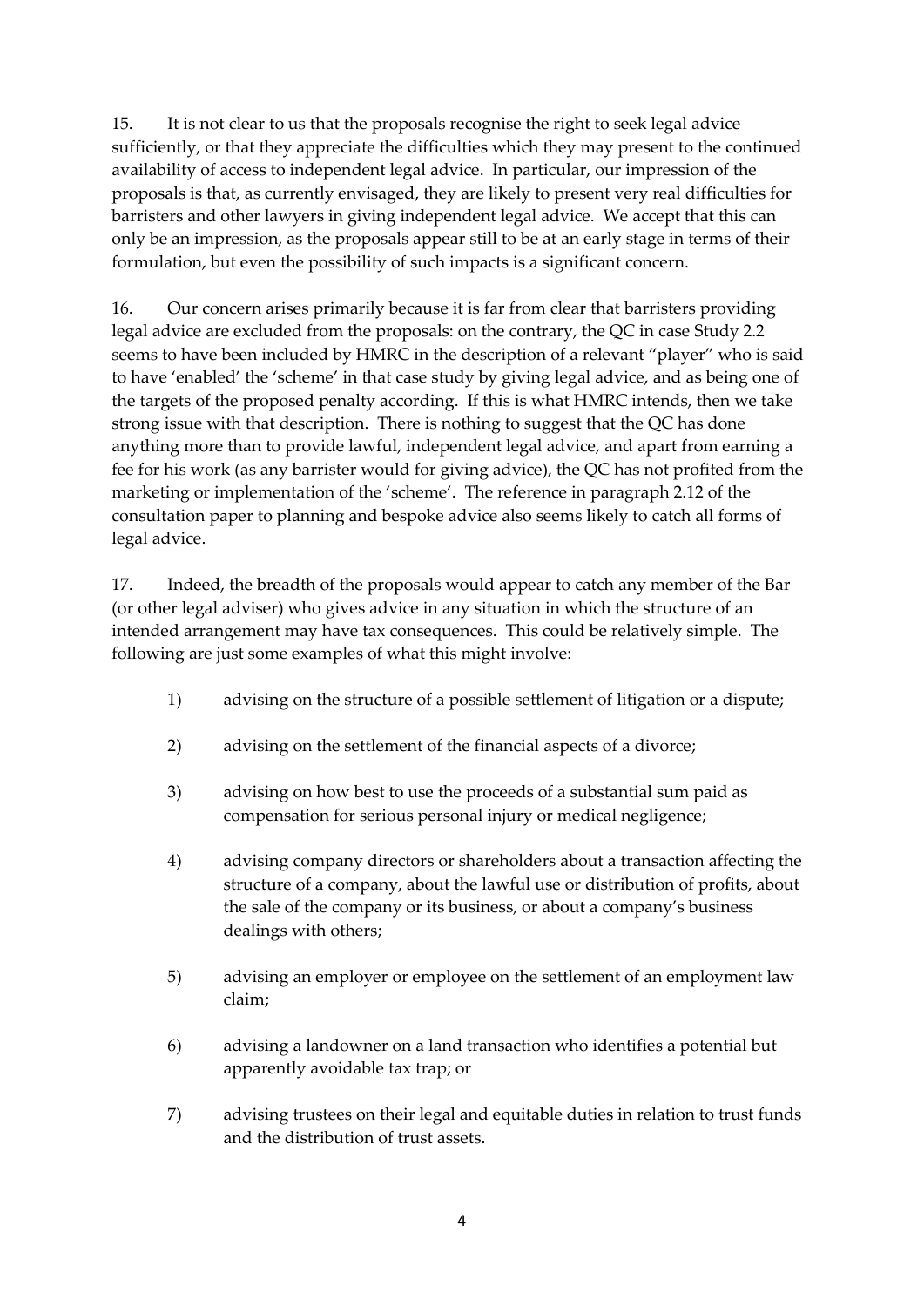18. All of these are lawful and unexceptionable, and yet it is difficult to see how a barrister giving such advice could avoid being subject to a potential penalty if some aspect of that advice proved not to have a particular consequence from a tax perspective that the barrister envisaged.

19. The second and third bullet points in paragraph 2.29 of the proposals strike us as wholly inadequate to protect a barrister in these situations, as they are too narrow to provide any realistic protection. It is difficult to see how, in practice, a lawyer can advise a client simply on the wording of a piece of legislation without also advising on the application of that legislation to the particular factual situation in issue; and that lawyer would be at clear risk of failing in his duties to his client if he were to fail to advise his client on a lawful alternative approach which the client might take and which that lawyer has identified or of which he is aware. Moreover, it is far from clear to us how any legal advice which takes account of possible tax consequences (as it often must, in order to comply with the lawyer's duty to his client) could ever sensibly fall outside the description of "[contributing] to the tax ... advantage element of the arrangements". Whether or not the exceptions referred to in paragraph 2.29 might be sufficient in their current context – a matter on which we make no comment – they are not fit or sufficient for their proposed new purpose.

### **2) The threat of penalties**

20. It would be wrong, and contrary to the rule of law, for the state to deter lawyers from giving lawful legal advice. This applies clearly to these proposals, under which lawyers would be under threat of penalties being imposed on them by the state for giving lawful legal advice.

21. Barristers would be in an even more difficult position than other lawyers in this regards, as they are unable to refuse to give such advice, by reason of the cab rank rule (as explained further below).

22. Despite those principles, if we have understood the proposals correctly, the giving of legal advice to clients will become perilous; and, in the case of barristers, practising at all will become perilous (as barristers will be unable to refuse any instructions which require them to act lawfully, despite the risk of a penalty).

23. This risk will put lawyers at odds personally with the best interests of their clients, most obviously in any situation in which the lawyer advises on the tax consequences of what the lawyer honestly considers to be a lawful arrangement, scheme, or set of circumstances. The only safe course for a lawyer where there is any possibility at all (however small) of a particular arrangement, scheme, or set of circumstances not achieving the full effect anticipated from a tax perspective would be to advise that it would not do so. In many cases, such advice would be incorrect in law, negligent, and quite contrary to the client's best interests. Moreover, no client could have faith in such advice, and would thus be disinclined to rely on it, even if they had been persuaded to seek that advice in the first place.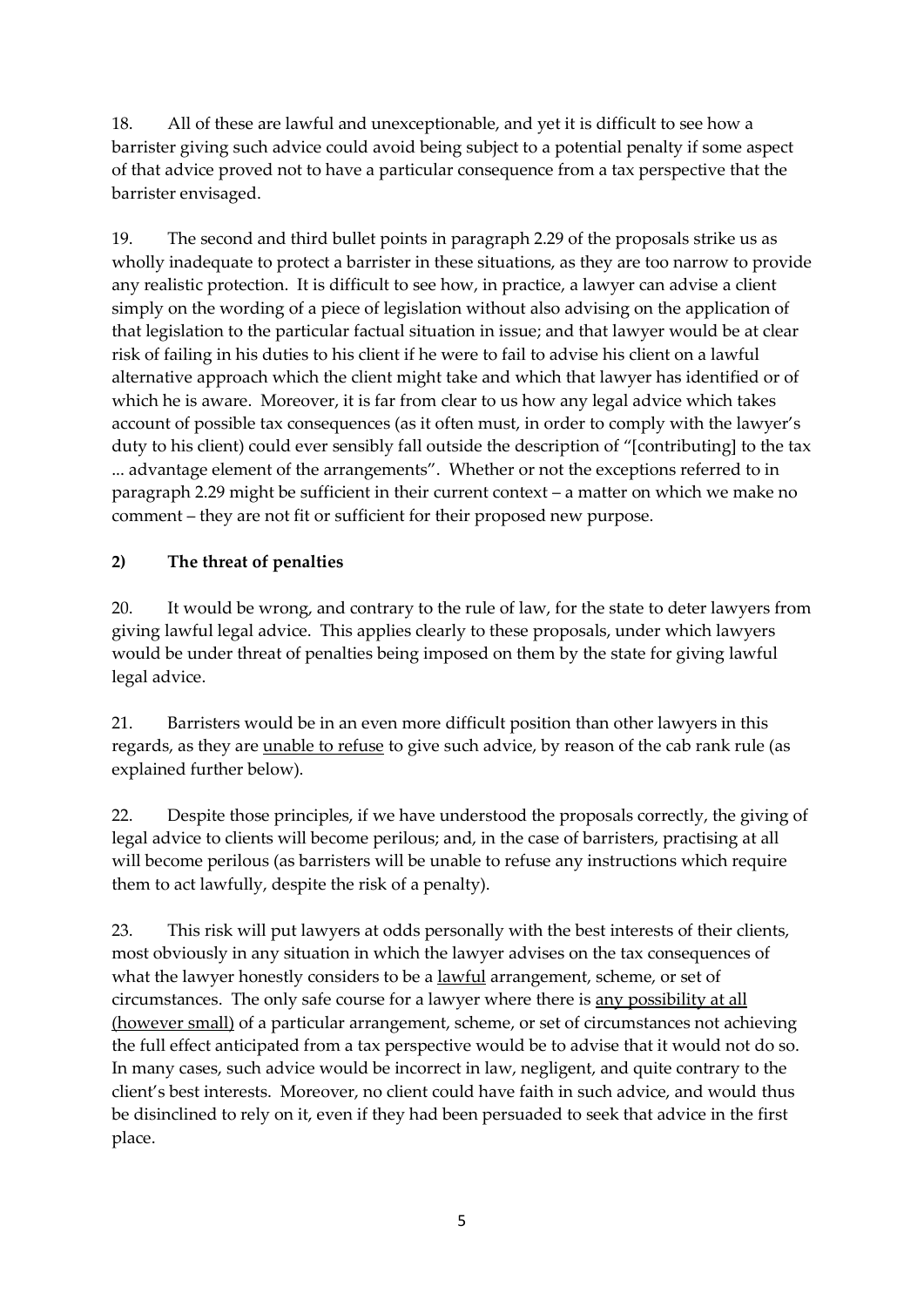24. This would be quite wrong, and wholly inconsistent with the rule of law. It would put pressure on lawyers not to give their independent opinion, and would seem to lead even more fundamentally to lawyers being prevented from acting at all, due to the risk of conflict between the lawyer's personal interests and the client's interests.

25. There are also serious practical problems for lawyers arising from the proposals which would compound this:

- 1) A lawyer will be able to form a view about whether a particular arrangement, scheme, or set of circumstances would be a lawful and effective way of mitigating or avoiding incurring particular tax liabilities only once he has considered the arrangement, scheme or circumstances.
- 2) A lawyer thus needs to be able to accept instructions to do so, in order to be able to reach a conclusion about it. Having done so, the lawyer will have no choice but to give his opinion and advice, whether it is favourable or unfavourable.
- 3) If the lawyer takes an unfavourable view of the proposal, then he will advise accordingly. It appears that the lawyer might escape the risk of a penalty in this situation, but only if he does not go further and comment on any changes that might be made to make the proposal lawful. This is far from certain however, as it may be that even by giving unfavourable advice, the lawyer may unwittingly have contributed to the tax advantage element of a revised arrangement which is later implemented by the lawyer's client.
- 4) The lawyer may take an honest view, based on significant expertise in the subject, that the arrangement, scheme, or set of circumstances would be lawful and effective; or he may be professionally bound to advise that it would be lawful and effective if certain changes were made. If that is the lawyer's view, then he will be obliged to advise accordingly. In doing so, however, the lawyer will be taking the risk that he may at some later time become subject to a penalty. His view will very often be right, but correctness can never be guaranteed, some conclusions will be clearer or easier to reach than others, and the correctness of the advice may be affected by subsequent events (such as unanticipated decisions of the courts).
- 5) Either way, the lawyer will not know until after he has already become obliged to give advice whether or not he is taking the risk of becoming subject to a penalty. He will also not know whether this is the case until after he has done the work required, for which he can rightly expect to be paid. This will put the lawyer in an impossible position of being unable to know whether it would be 'proper' to accept instructions, without at least taking the risk of doing the work but then refusing to finish it and to go unpaid; the only alternative would be to refuse all such forms of work, at any level of risk, which would have the effects we outlined in relation to our first point. A barrister will not even have that choice to refuse the instructions, or to return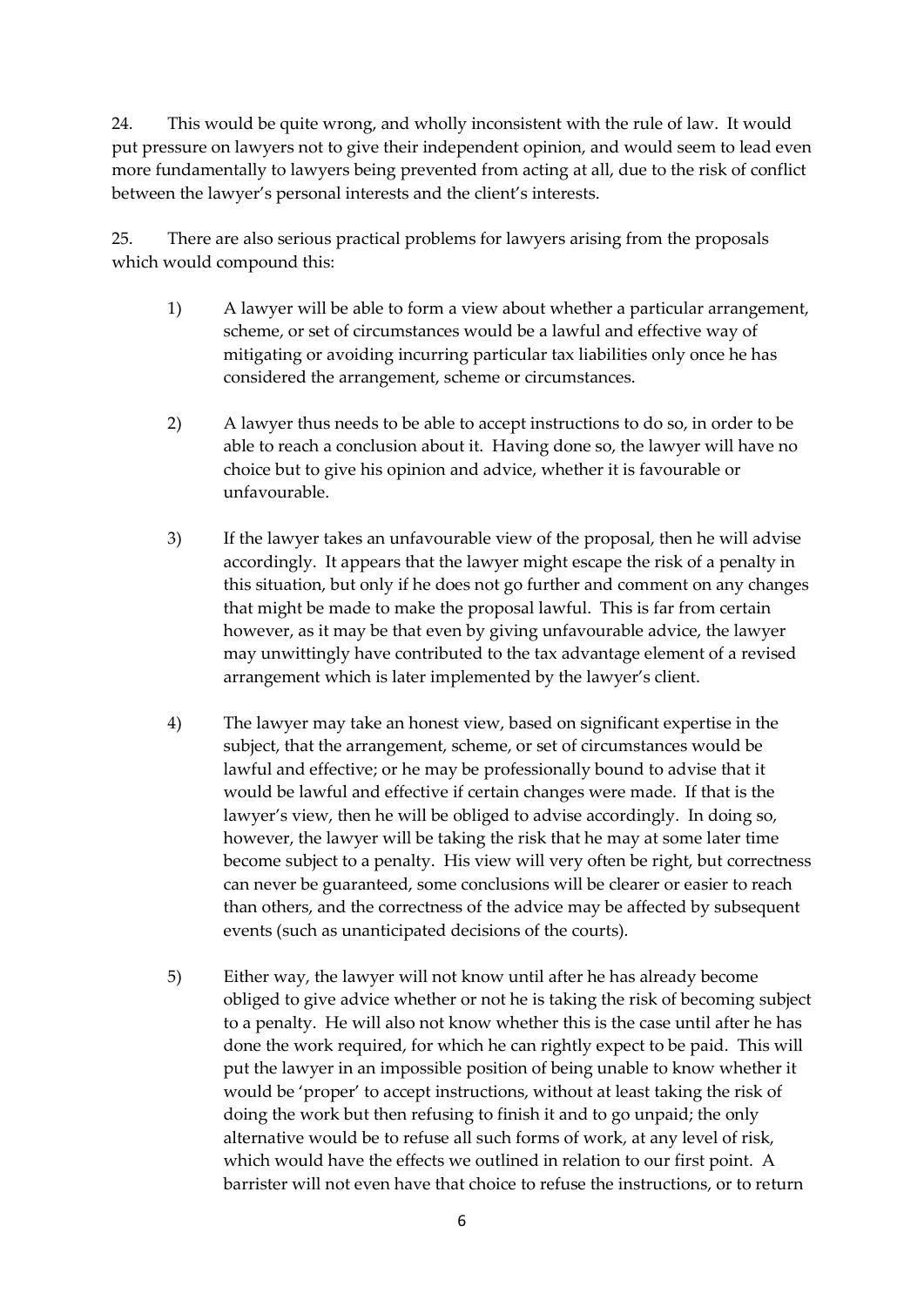them after having done the work and to forego any fee for that work: the barrister will be obliged to accept the instructions and to do the work.

26. Those various additional concerns arising from the proposed penalty regime add very significant emphasis to our first concern about access to independent legal advice. Barristers (and other lawyers) are unable to act in a situation in which there is a conflict between their own interests and those of their intended clients. Barristers are also unable to accept any instructions if there is a real prospect that they are going to be unable to maintain their independence. The likely effect of the penalty regime is, thus, that lawyers will be unable to advise or assist clients in a wide range of situations, going far beyond the situations at which the proposals appear to have been intended to target.

#### **3) The cab rank rule**

27. As we believe HMRC are aware, Rule C29 in the Bar Code of Conduct requires a barrister to act on instructions from a professional client, and to do so irrespective of the nature of the case to which the instructions relate and any belief or opinion which the barrister may have formed as to the character, reputation, cause, conduct, guilt or innocence of the client.

28. This duty is for the benefit of all clients – including the Government and HMRC – and it is a duty which operates in the public interest by underpinning access to independent legal advice and representation. It applies as much to instructions to draft documents as it does to instructions to give legal advice. It also helps to preserve the important principle that lawyers are independent professions, and that they should not – and cannot properly, in a society governed by the rule of law – be identified with their clients or their clients' causes, whether those clients be taxpayers, the Government or HMRC.

29. Subject to what we say next, the cab rank rule would have the result that barristers would be put in an even more difficult position than other lawyers, if proposals are brought forward which extend to their professional activities.

30. There are, however, limited exceptions to the cab rank rule. It goes without saying that barristers are not required to act for a client in relation to the illegal evasion of tax – indeed, it would be impermissible for them to do so – but that is not what HMRC's proposals are concerned with. Of greater relevance are the overriding rules that barristers must not accept instructions giving rise to a conflict between their own interests and those of their clients, or if there is a real prospect that they are not going to be able to maintain their independence. For the reasons already explained in relation to the second issue, rather than the cab rank rule operating to protect taxpayers, these duties may well have the result that barristers are unable to accept instructions to provide legal advice or assistance in a wide range of situations in which such advice ought to be available. We would be surprised if this were HMRC's intention, but at the moment, this would appear to be the likely effect of the proposals.

#### **4) Threat of penalties after the event**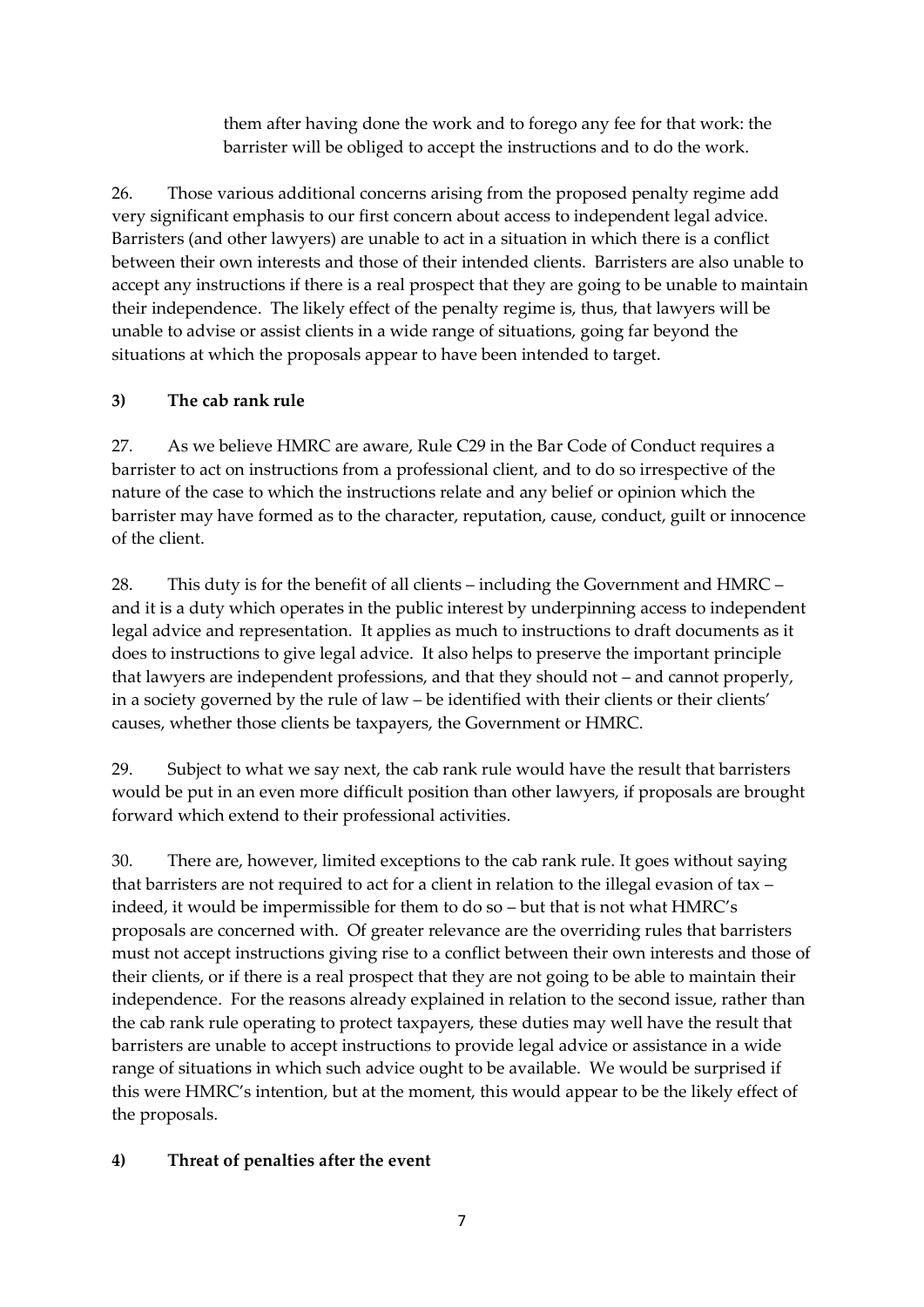31. The proposals also have three further aspects which are unjust and unjustified, and risk causing substantial unfairness to lawyers, adding yet further to the risks to the availability of professional legal advice (and potential additional prejudice to barristers) which we have already described.

32. First, they would appear to involve a professional person giving legal advice or assistance to clients being made subject to a penalty for doing so without being able to know with confidence whether what he was doing was 'proper' or 'improper'. Such a professional might be made subject to a penalty even if he believed, entirely reasonably, that what he was doing was not in any way 'improper'. That cannot be right.

33. Second, a lawyer cannot fail to act on what that lawyer honestly considers the correct legal analysis to be, but by doing so that lawyer will be taking a risk that his advice will later be challenged by HMRC or decided by the courts to be wrong – even as a result of the actions of some entirely unconnected party in unrelated circumstances (such as through a court decision in legal proceedings involving someone other than the lawyer's client, even in a context other than tax). The lawyer may, thus, believe that his actions are subject only to a low risk, or even to no real risk at all, so that he is confident that he is in no way assisting in anything which might open himself up to criticism. The lawyer's view may be an entirely reasonable one. Nevertheless, he may still find himself subject to a penalty.

34. Third, under the proposals as we understand them, liability to a penalty will depend on the attitudes and decisions of a lawyer's clients, the state (including HMRC) and/or the courts after the event, perhaps very many years after the event and in very different circumstances. Those circumstances would even appear, potentially, to include later legislation, and would certainly include a decision by the taxpayer to accept HMRC's approach (whether right or not) or to accept a first instance tribunal or court decision (whether right or not). Those are attitudes and decisions:

- 1) over which the lawyer can have no control;
- 2) which the lawyer cannot predict; and which may, indeed, be entirely contrary to the lawyer's own honest, professional opinion;
- 3) which the lawyer is unable directly to challenge;
- 4) which the lawyer should not have to challenge, with all of the cost, worry and risk to professional reputation that this would entail;
- 5) which, given the legal professional privilege applicable to the lawyer's advice, the lawyer will be practically unable to challenge in any event; and
- 6) which could well give rise to a situation of conflict between the lawyer and his client, particularly where the client wishes to adopt a stance or to take a course of action which would be contrary to the interests of the lawyer. This is likely to lead to unavoidable and unjust prejudice to the lawyer.